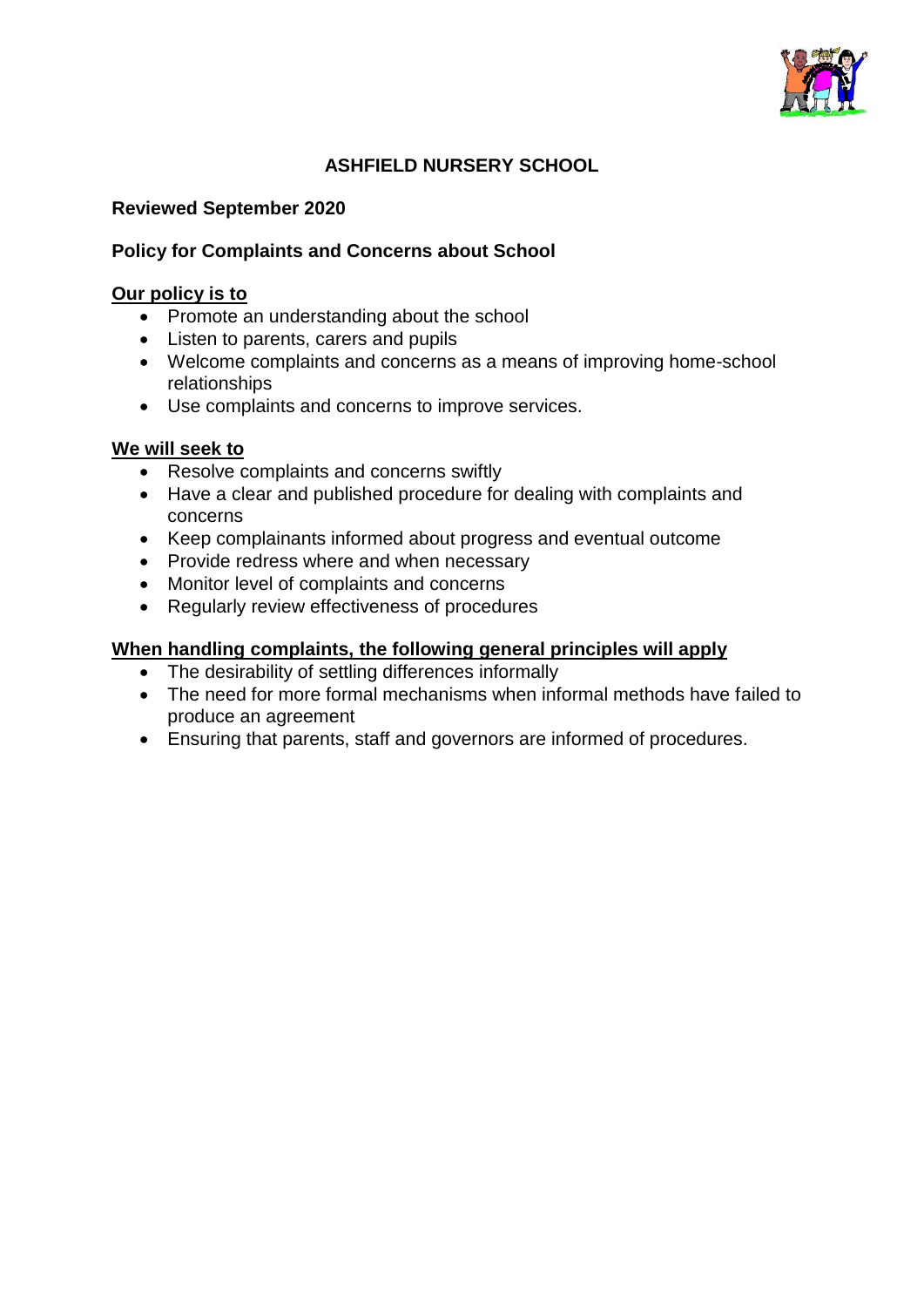## **ASHFIELD NURSERY SCHOOL COMPLAINTS PROCEDURE**

At Ashfield we hope that you will never have a need to complain about us. But if you do there are several simple steps you can take to make sure that your complaint is dealt with quickly and properly.

#### **Stage One**

All staff can hear a complaint; they know all the procedures to follow so you can discuss any worries with any of them.

It may be that you would want to talk to a member of staff that you know well and feel comfortable talking to.

Often the member of staff will be able to resolve your complaint.

Sometimes they will suggest that you go to the head teacher with a complaint especially if it is about another member of staff.

If you want to complain about the head teacher then the member of staff will tell you how to get in touch with the Chair of Governors to make your complaint.

Any complaint will be taken seriously, your children are very important to us too.

You could also make a complaint to one of the parent governors but they will tell you to come and talk to the head teacher in the first instance, unless it is a complaint about the head teacher in which case they will again put you in touch with the Chair of governors.

#### **Stage Two**

If the complaint has been passed to the headteacher or has come directly to the head teacher then she will organise finding out the facts of the situation. This may not happen immediately (i.e. same day) if some staff are not available for discussion.

However it will always happen.

Once the head teacher has established the facts regarding the complaints it will be up to her to decide the next step.

She will take the appropriate action and make sure that you know how the situation has been resolved.

#### **Stage Three – complain Heard By governing Bodies**

If you are complaining about the head teacher, or if you are not satisfied with the way the head teach has dealt with the complaint then you should complain to the Chair of Governors. You should put your complaint in writing using the form attached and hand it in at the school office in a sealed envelope. It will be passed to the Chair of Governors as soon as possible.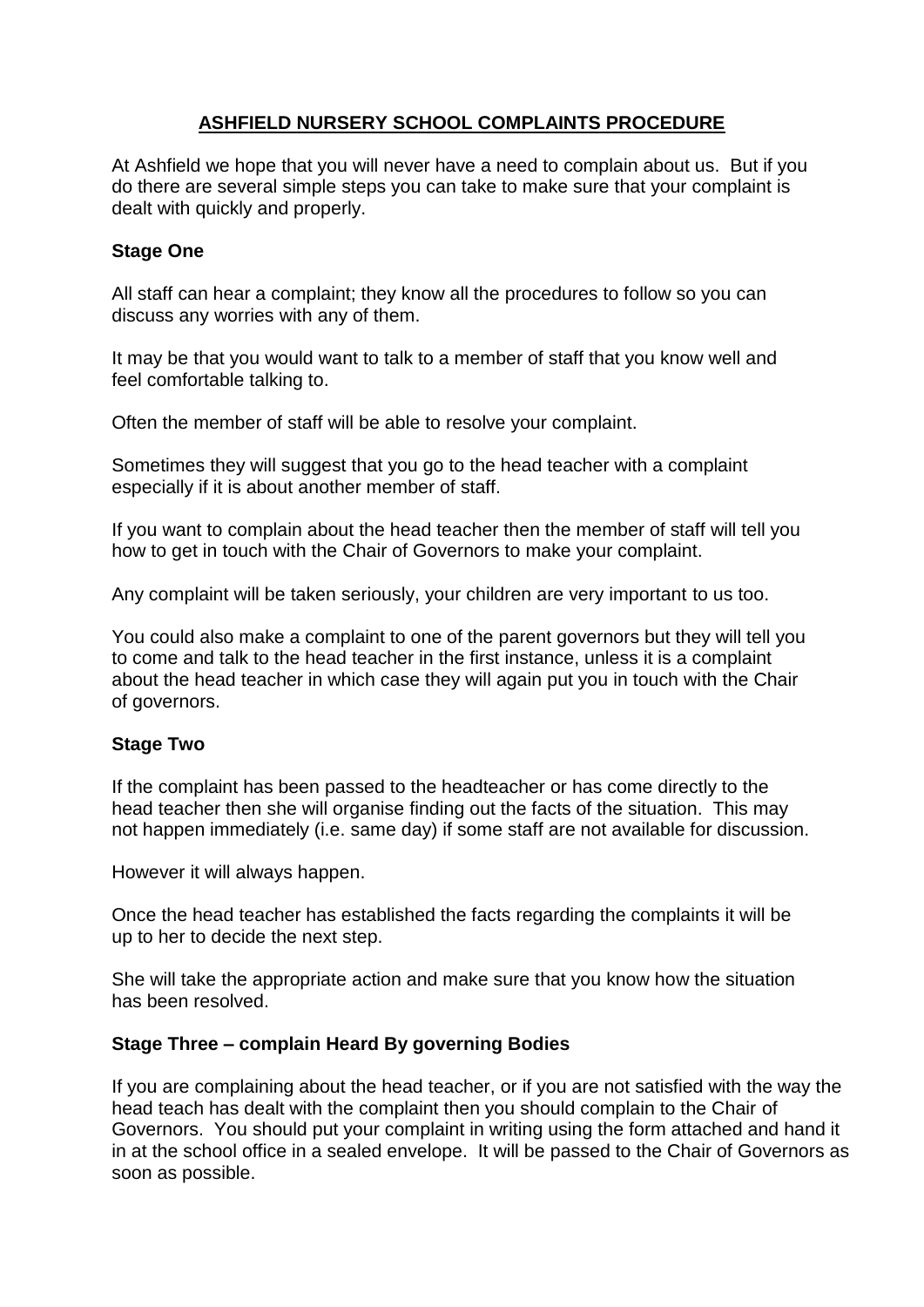If the Chair of Governors cannot resolve the complaint individually then it will be sent to an appeal hearing.

Individual complaints would not be heard by the whole Governing Body at any stage, as this could compromise the impartiality of any panel set up for a disciplinary hearing against a member of staff following a serious complaint.

The appeal committee consists of several members of the governing body who are not involved in the original complaint. (In other words there would not be a teacher on the panel if the complaint was about a teacher.)

The panel would invite you to a meeting where you can explain your complaint. Don't worry everyone will be very helpful and supportive. We all want to get things right.

After hearing all the evidence the panel will let you know in writing what their decision is.

If you are still not happy then you can get in touch with the Directors of Children's Services at the Civic Centre.

He will try and help but if not you can appeal to the Secretary of State for Education in London.

The Governing Body monitors complaints. All complaints are logged and procedures reviewed annually.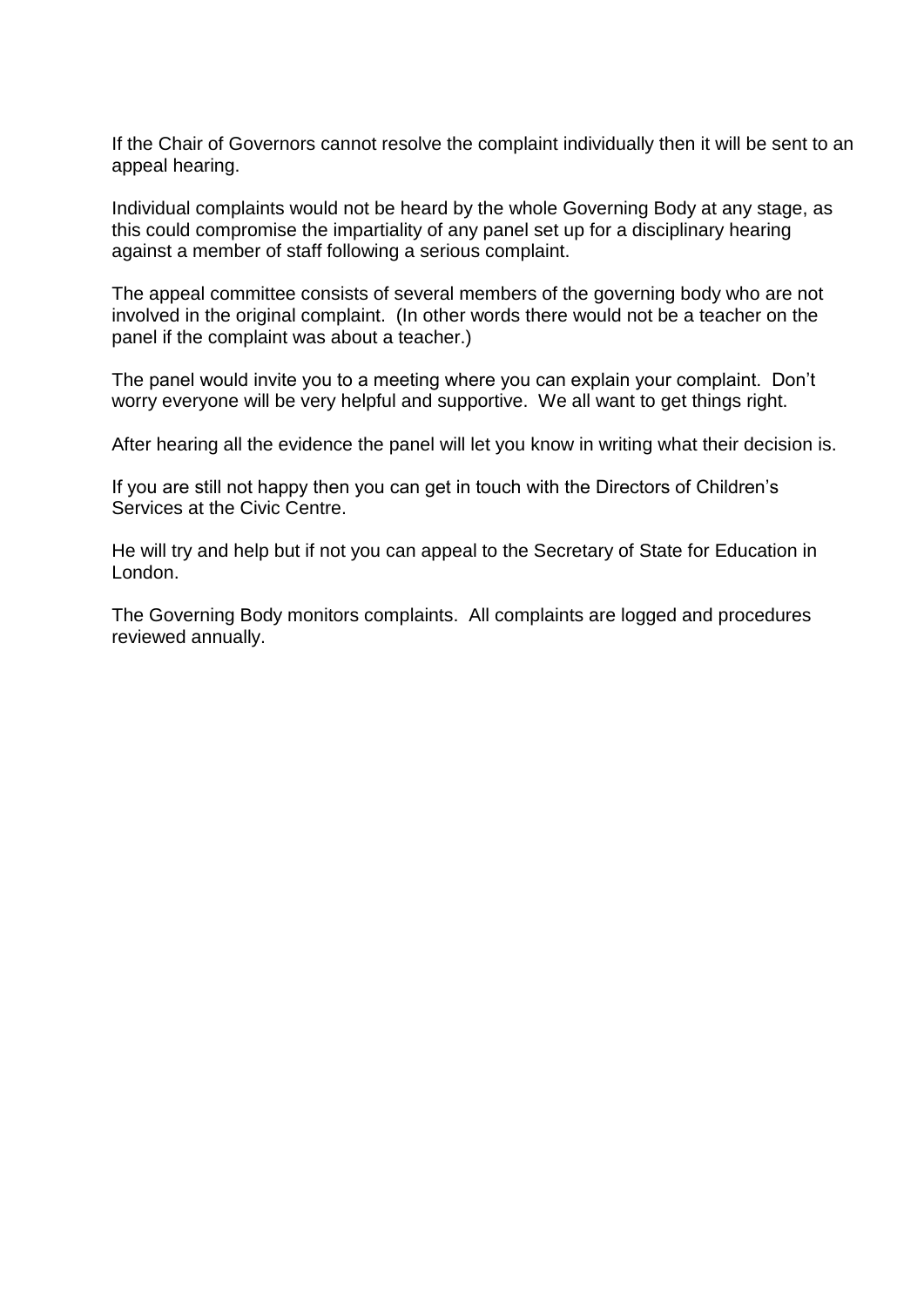# **ASHFIELD NURSERY SCHOOL COMPLAINT FORM**

Please complete and return to the Chair of Governors who will acknowledge receipt and explain what action will be taken.

| <b>Your Name:</b>                                                                                                                   |
|-------------------------------------------------------------------------------------------------------------------------------------|
| <b>Pupil's Name:</b>                                                                                                                |
| Your relationship to the pupil:                                                                                                     |
| <b>Address:</b>                                                                                                                     |
|                                                                                                                                     |
| Post code:                                                                                                                          |
| Day time Telephone Number:                                                                                                          |
| <b>Evening Telephone Number:</b>                                                                                                    |
| Please give details of your complaint.                                                                                              |
|                                                                                                                                     |
|                                                                                                                                     |
|                                                                                                                                     |
| What Action, if any, have you already taken to try and resolve your complaint.<br>(Who did you speak to and what was the response?) |
|                                                                                                                                     |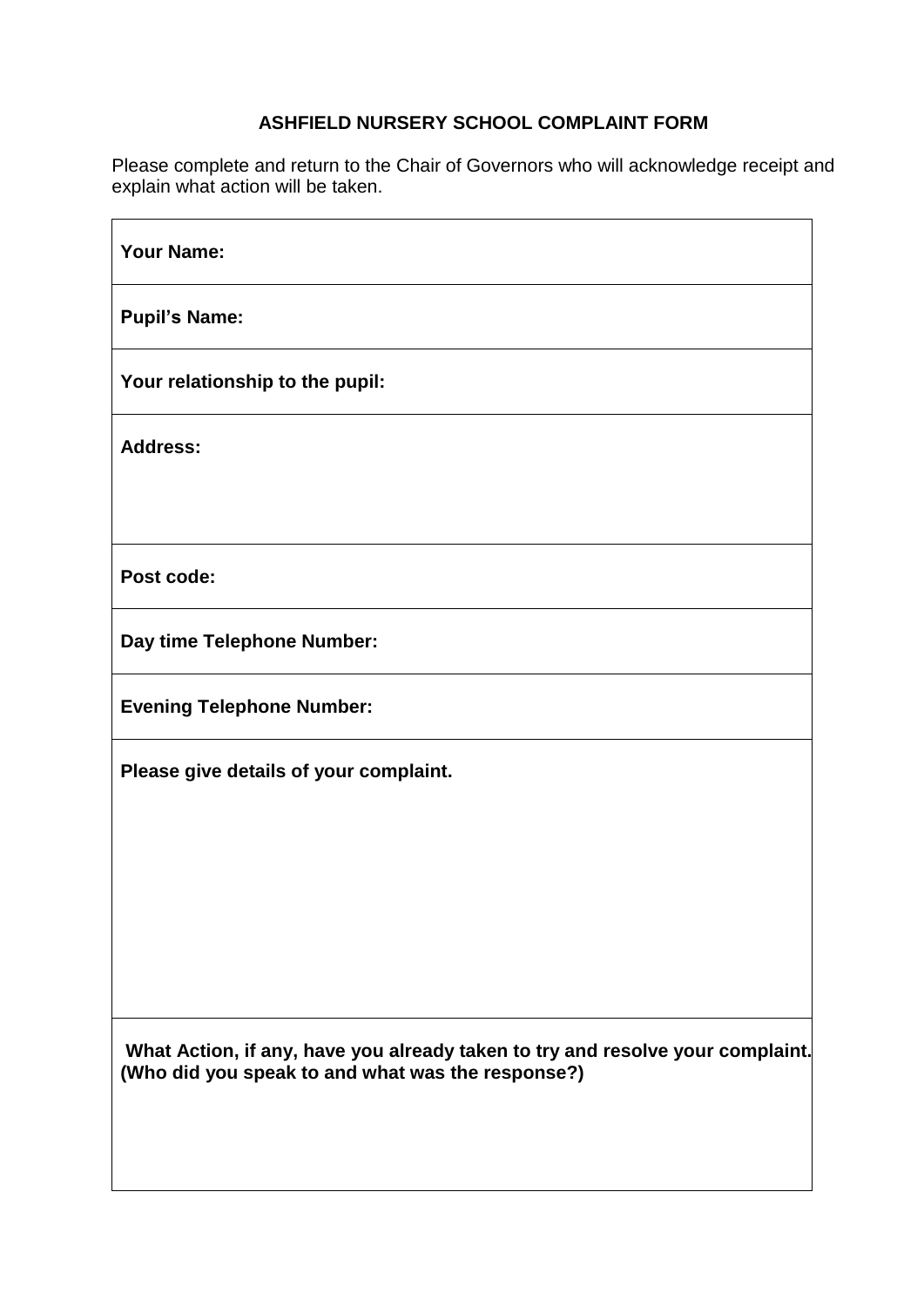|  | What actions do you feel might resolve the problem at this stage? |  |
|--|-------------------------------------------------------------------|--|
|  |                                                                   |  |

**Are you attaching any paperwork? If so, please give details.**

**Signature:** Date: Date: Date: Date: Date: Date: Date: Date: Date: Date: Date: Date: Date: Date: Date: Date: Date:  $\overline{D}$ 

**Official Use:**

**Date acknowledgement sent:**

**By Who:**

**Complaint referred to:**

**Date:**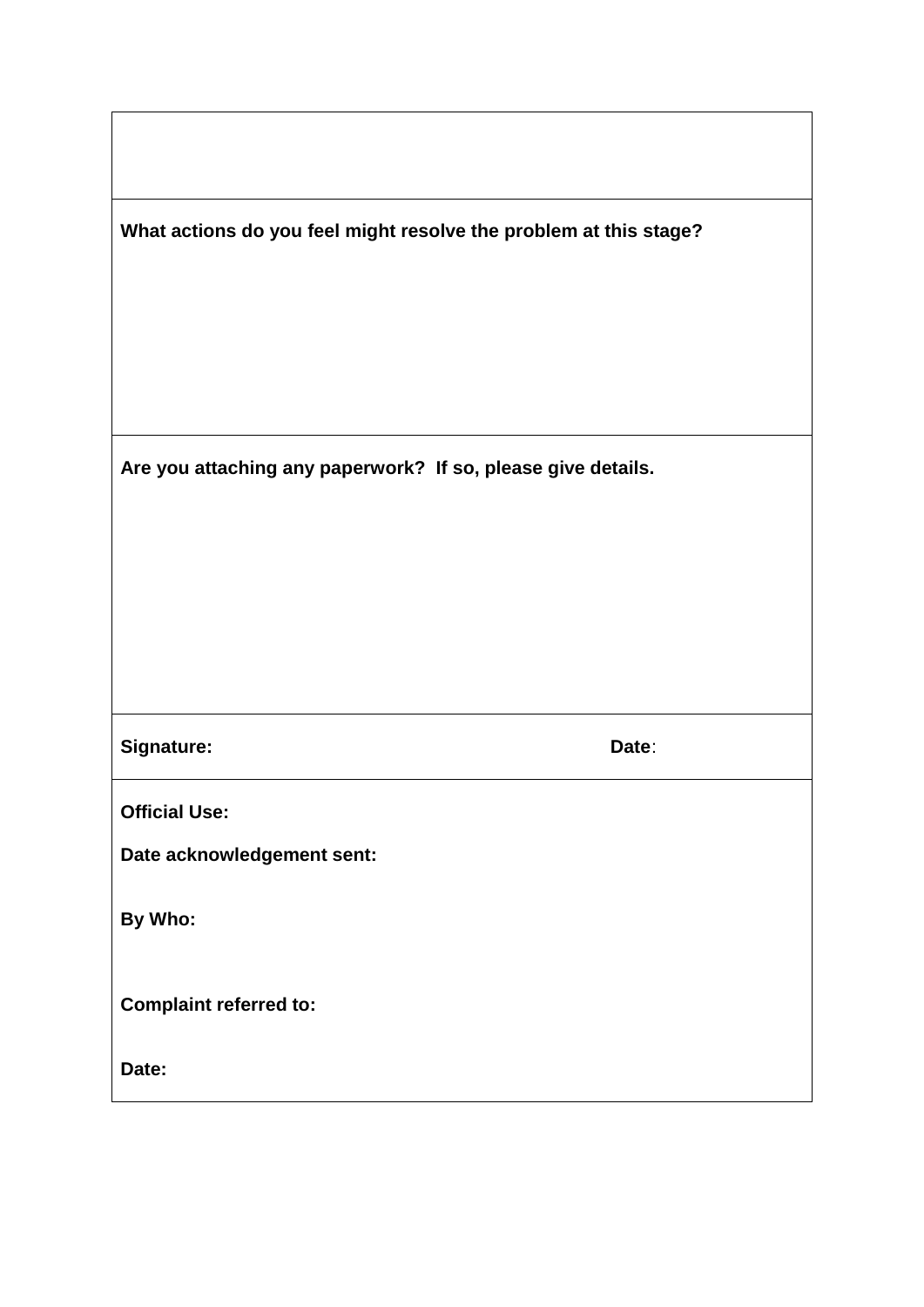# **COMPLAINTS ABOUT SCHOOLS**

# 1. WRITTEN COMPLAINTS

Written complaints can come from a number of sources, usually parents, solicitors or councillors.

The following flowchart outlines the normal events**.**